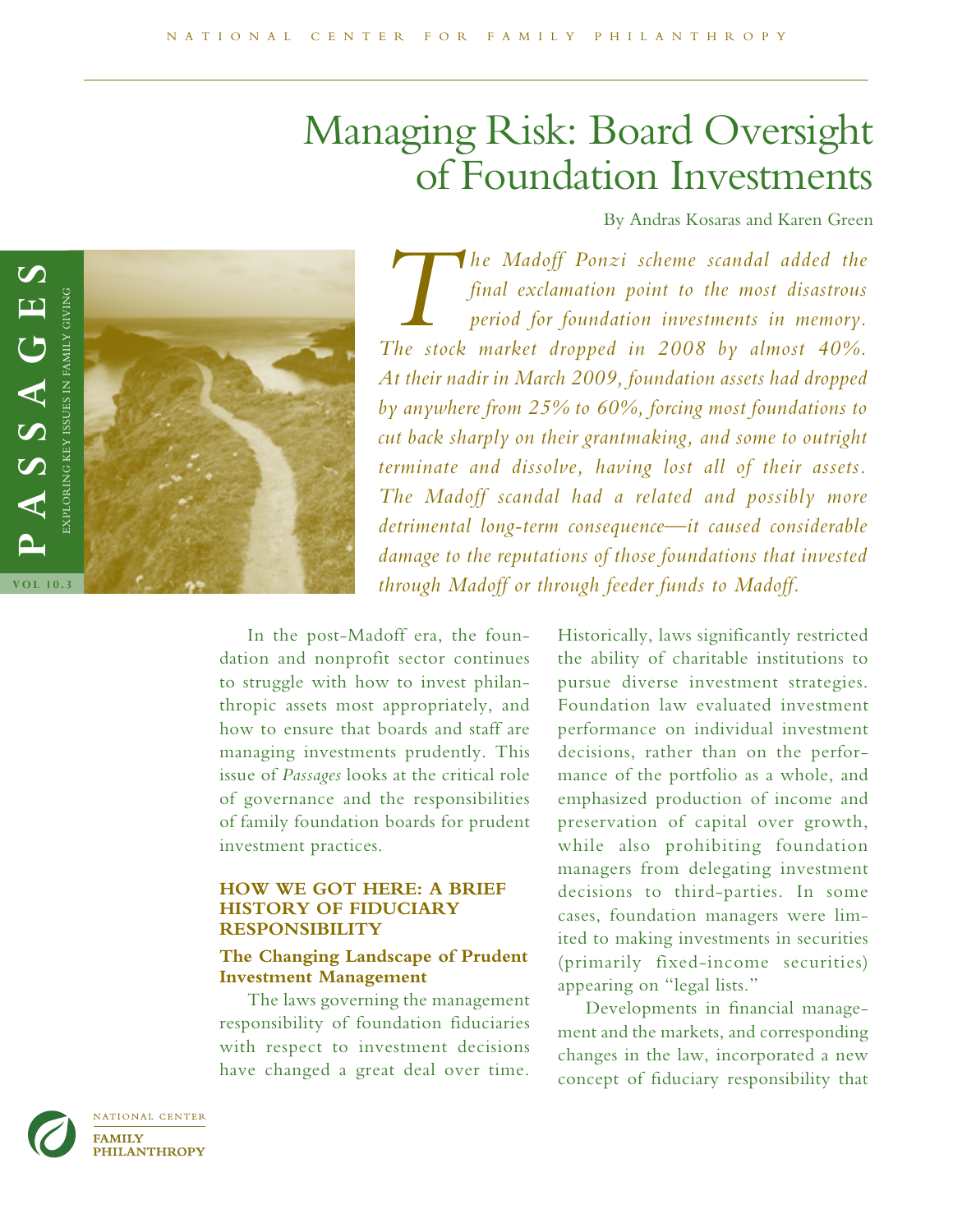focused on investing for "total return." This investment strategy not only takes into account interest and dividends, as well as capital appreciation, when measuring investment returns, but also evaluates investment performance based on the foundation's entire portfolio, rather than the returns or losses of individual investments.

As the markets and financial instruments change, foundation managers must understand how their fiduciary responsibilities apply to a changing landscape. In recent times, a growing number of foundations and charities have increased their exposure to alternative investments, including hedge funds and other forms of investments. These alternative investments were intended to diversify an investment portfolio by including assets that were designed to have a low correlation with the rest of the foundation's portfolio. They also had the lure of significant returns. That was the theory, at least, until 2008 *—*when the value of nearly all investments correlated in the same direction: downwards.

**Critics and watchdogs have claimed that one of the main reasons some foundations experienced such devastating losses in late 2008 and early 2009 is because boards were not paying attention.**

The considerable asset losses in 2008 and the early part of 2009 led to renewed focus on potential actions that state and federal regulators could take against foundation managers to hold them accountable for investment decisions. This oversight responsibility, however, is not new. The IRS and state regulators have always had the authority to investigate whether a foundation is managing its investments prudently. Although the IRS has generally not focused on a foundation's investment management in the recent past, state charity regulators, including the attorneys general, have increased their enforcement of state laws with respect to investment management in recent years.

**Every foundation donor, trustee and staff member should remember that the buck stops with the board.**

Cases of improper governance at nonprofits and private foundations have percolated over the years in states such as Pennsylvania, California and Massachusetts, among many others. One interesting example of questionable fiduciary practices came to light in New Hampshire in 2003 and 2004 at an endowed private school, the St. Paul's School, when the state attorney general noticed that the school had very high asset allocations in alternative investments. The school*—*with an endowment of more than \$360 million*—*had up to 70% of its assets invested in alternative investments, and this led the state to ask further questions. Eventually, the attorney general reviewed the compensation practices at the school and of the board's governance in general. Harold Janeway, an investment banker who served as one of the state's outside experts on the case, said in a 2006 *Vanity Fair* article about the school that, "It wasn't so much what they were doing, but *the way* they were doing it."

Critics and watchdogs have claimed that one of the main reasons some foundations experienced such devastating losses in late 2008 and early 2009 is because boards were not paying attention. For instance, Senator Charles Grassley, chairman of the Senate Finance Committee, which has oversight of the IRS for enforcing laws regulating taxes on nonprofit organizations, noted that "Those who invested with Madoff appear to have boards that may have looked the other way in return for the promise of high earnings." (Source: "Grassley Outlines Goals for Charitable Governance, Transparency" Buchanan Ingersoll & Rooney, Washington, D.C., Tuesday, March 10, 2009.)

Every foundation donor, trustee and staff member should remember that the buck stops with the board. This is true both for small, unstaffed foundations, as well as for larger foundations that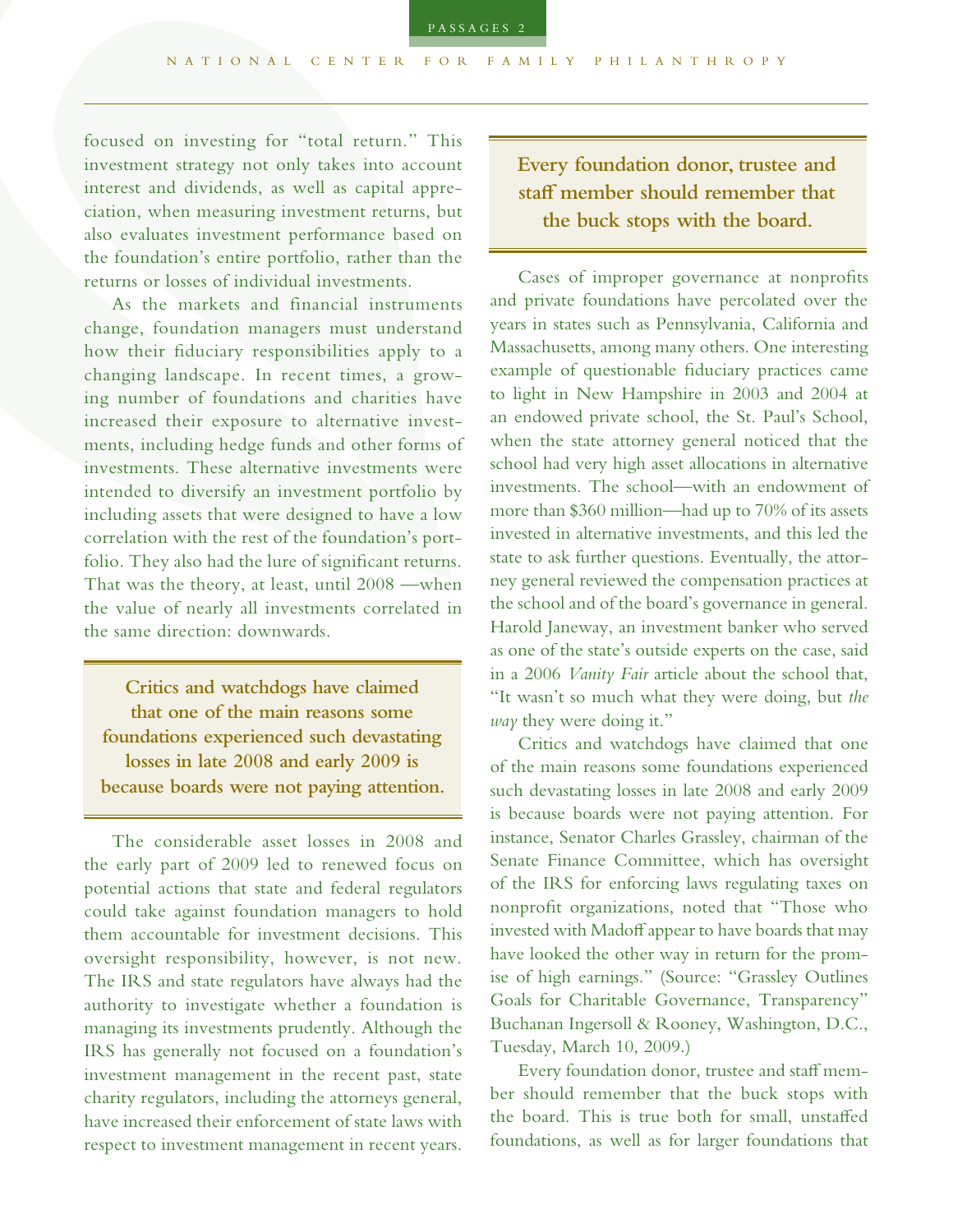ment department. Regardless of the extent to which foundation boards have chosen to delegate investment management to staff and outside professionals, at the end of the day, regulators and overseers will always come back to the board and ask whether the board is doing its job in governing the organization.

With this background on investments, we turn now to a look at the context for other core governance issues facing foundations.

# **Board Fiduciary Duties: Duty of Care and Duty of Loyalty**

Good financial governance encompasses more than just managing a foundation's investments. Family foundation boards must set appropriate compensation and benefits, conduct annual reviews of their Form 990–PF return, regularly review financial statements, and develop strong conflict of interest and document retention policies*—*and more.

When looking at governance concerns, it's helpful to understand who's involved in overseeing and regulating family foundations in particular, and the nonprofit sector, generally. And, based on these concerns, what do foundations need to know?

The recent spotlight on foundation and nonprofit governance began more than five years ago on the heels of the Enron scandal. The Enron case was really the beginning of regulators' renewed focus on accountability, transparency and governance. Here are prominent board lapses cited:

- Board and management oversight were impaired by conflicts of interest,
- Board controls were inadequate and inappropriately implemented, and
- Board audit and compliance reviews were cursory and ineffective.

At the root of it all, the Enron case illustrates a situation where the board simply didn't *understand* the significance of the information that came before it.

In response, Congress passed Sarbanes-Oxley. And although the vast majority of that law did not apply to nonprofits, two important elements did:

- Requirements for document retention and
- Requirements protecting whistle blowers.

Some philanthropy observers feel that these two requirements were an early indicator that the federal government has determined that requirements applied to one sector, in this case the for-profit sector, are often good for, or transferable to, other sectors, like the nonprofit and foundation sector.

#### **Sarbanes Oxley in 200 Words or Less**

The Sarbanes-Oxley Act was signed into law on July 30, 2002. Passed in response to the corporate and accounting scandals of Enron, Tyco, and others of 2001 and 2002, the law requires that publicly traded companies adhere to new governance standards that broaden board members' roles in overseeing financial transactions and auditing procedures.

While most provisions of the Act apply only to publicly traded corporations, the passage of the bill was a wake-up call to the nonprofit community as well. Indeed, several state legislatures have already passed or are considering legislation containing elements of the Sarbanes-Oxley Act to be applied to nonprofit organizations. In many instances, nonprofit organizations have adopted policies and altered governance practices in response to the Act.

Nonprofit leaders should carefully review the provisions of Sarbanes-Oxley and state laws to determine whether their organizations ought to voluntarily adopt governance best practices, even if not mandated by law.

(Adapted from *The Sarbanes-Oxley Act and Implications for Nonprofit Organizations*, co-published by BoardSource and the Independent Sector and available in full at: http://www.independentsector.org/ sarbanes\_oxley. )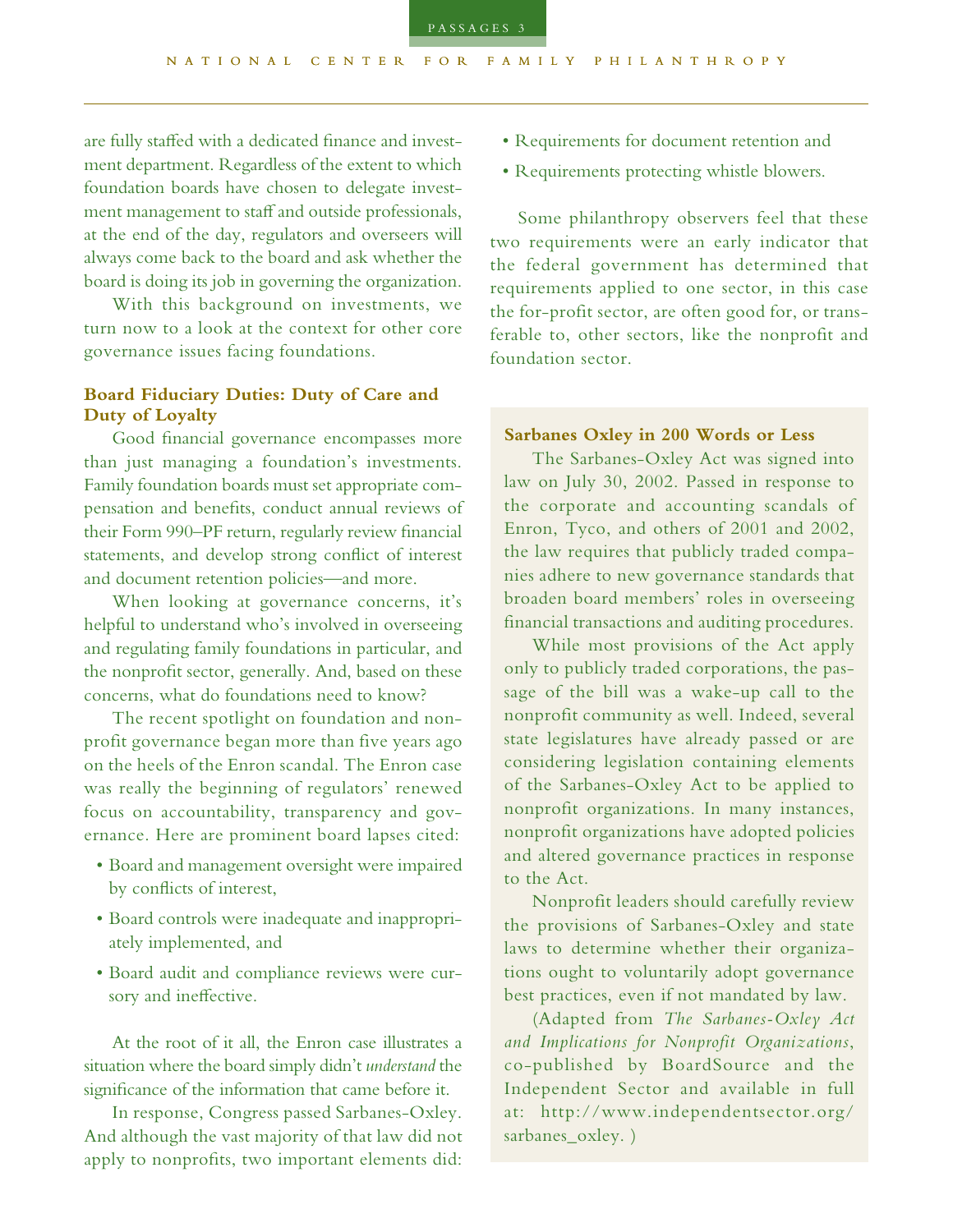TILANROPYThe for-profit scandals led the media to won-**Governance must be embedded in an organization's policies and within an organization's culture.**

der if similar problems were occurring in the nonprofit sector. As a consequence, a flurry of nonprofit scandals has been uncovered by investigative journalists over the past several years. Many of these questionable situations involved inadequate oversight by boards, and resulted in things like private benefits and excess compensation. As a result of the availability of IRS Forms 990 and 990-PF on GuideStar, examples of high compensation can be easily unearthed by a simple review of a foundation's annual information return (a good reason for the board, or appropriate board committee, to review the 990-PF annually before it is submitted). In general, reporters focused on exposing instances where foundations had reported high levels of compensation relative to grants made or to the foundation's total assets.

The media's coverage of extreme examples of nonprofit and foundation compensation practices make it easy for the state attorneys general, who have oversight for foundation compliance at the state level, to begin investigating these organizations.

#### **Accountability: Who's Watching?**

There are a number of influential stakeholders keeping an eye on the governance and investment practices of foundations, including:

• *State Attorneys General:* State attorneys general enforce state laws that regulate charitable organizations, including the fiduciary responsibilities of foundation managers.

- *Media:* When it comes to the press, good news is often "no news," and as a result many investigative reporters seek to highlight bad apples.
- *IRS:* The IRS is charged with enforcing compliance with the federal tax code. In recent years, the IRS has increasingly emphasized that, in their view, good governance leads to tax compliance. In 2005, the IRS issued 2,000 so called soft-audit letters where they inquired about compensation and about foundations' independent contractors, which was a way ferreting out conflicts of interest and related-party transactions. Eight hundred of those 2,000 soft-audit letters resulted in actual audits. In 2009, the IRS published a "governance check sheet" that will be used during every IRS examination of section  $501(c)(3)$  public charities to collect information about the governance practices of these organizations.
- *Senate Finance Committee, House Ways and Means Committee, and the Joint Committee on Taxation:* The Senate Finance Committee and the House Ways and Means Committee are the Congressional tax writing committees. The Joint Committee on Taxation assists these Congressional committees with analyzing and writing tax legislation which includes tax exemptions.
- *Organized Philanthropy:* organizations serving donors, such as the National Center for Family Philanthropy, the Council on Foundations, Independent Sector and the Regional Associations of Grantmakers have a dual motivation in accountability and standard settings and the educational work that they do. First, and most importantly, they develop and encourage adoption of best practices. Second, they advocate for the importance of self-regulation as a way to complement, as well as to minimize the need for, additional government regulation.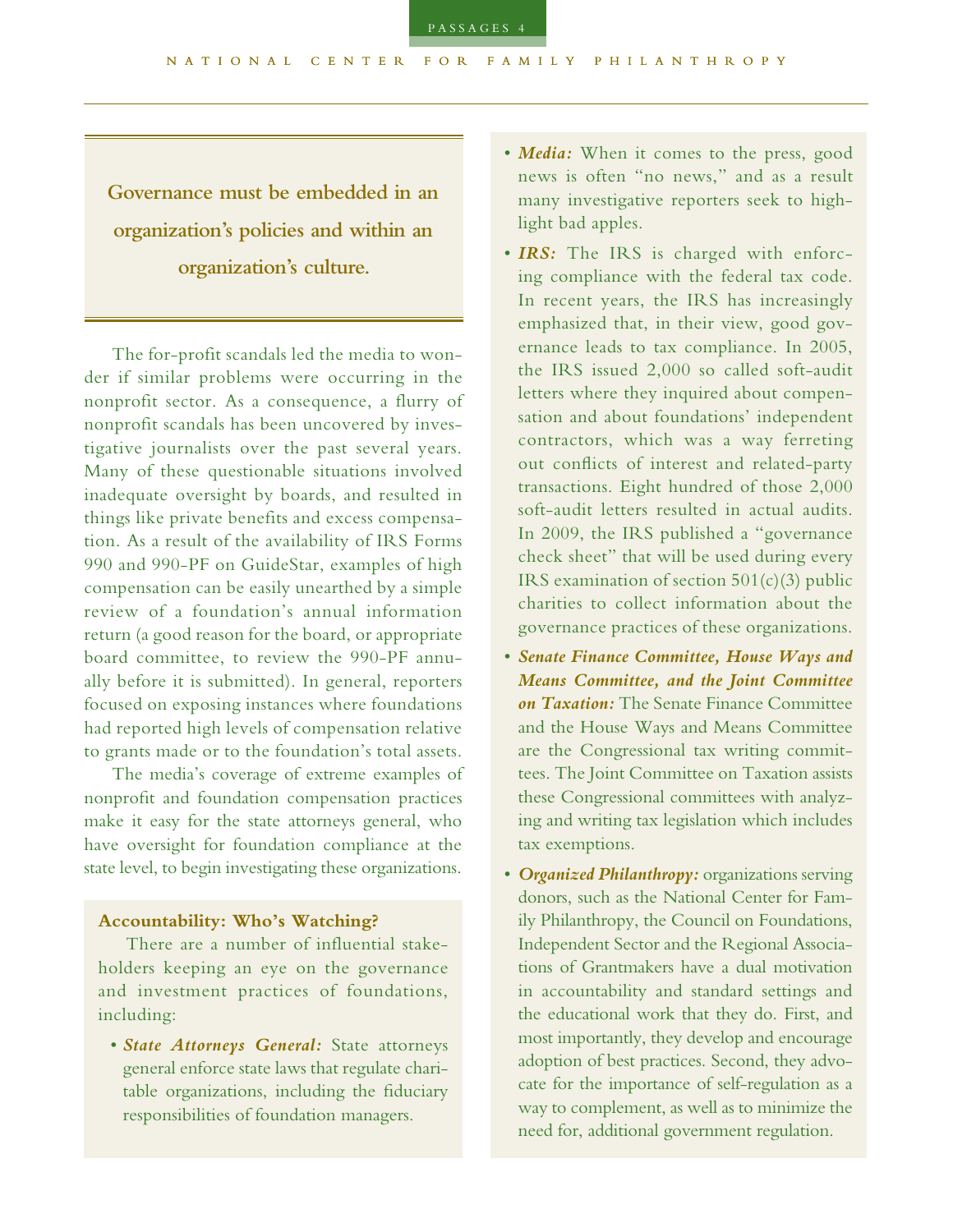# **FIDUCIARY DUTIES OF BOARDS: DUTY OF CARE AND DUTY OF LOYALTY**

Two overarching requirements define the fiduciary duties of board members and officers of nonprofit organizations and foundations: the *duty of care* and the *duty of loyalty*.

The *duty of care* requires board members to run an organization and to make decisions about the affairs of the organization with the care that an ordinarily prudent person in a like position would make. This duty requires that members of the board be consistently and actively involved in the governance of the organization.

This does not mean that board members have to do everything themselves. The law allows fiduciaries to delegate day-to-day management and certain governance functions to outside professionals or staff, and to rely on the expert opinion of others. For example, a foundation's board may hire expert investment managers to invest the foundation's assets. The board may not, however, delegate its oversight responsibility in managing the foundation's assets. It must review how the investment manager is carrying out his or her task. These issues are discussed in more detail below.

> **If family members are being paid to manage the investments, the board must be very careful about how this conflict of interest is handled.**

The *duty of loyalty* requires that board members make decisions that are in the best interest of the organization. This duty is most relevant when reviewing possible conflicts of interest and

**Boards have a fiduciary duty to investigate and provide oversight over individuals tasked with investment functions.**

related-party transactions. The concept of conflict of interest and the duty of loyalty are very important for family foundations, particularly when the foundation is not staffed and board members are involved in managing the investments of the organization. If family members are being paid to manage the investments, the board must be very careful about how this conflict of interest is handled.

When discussing the fiduciary duties of board members, it is sometimes helpful to refer to a third duty, the *duty of obedience*, which can be thought of as part of the duty of loyalty. This duty generally requires board members to continually seek to fulfill the purposes of the organization. This is especially important when the founding donor has placed restrictions on the purposes of an organization.

Complying with fiduciary duties as described above does not mean that board members will be punished if they make reasonable decisions that do not turn out well in hindsight. Following what is known as the "business judgment rule," a court will generally not second-guess decisions and penalize fiduciaries who made them so long as they were based on a *reasonably informed decision*  and made in good faith in the best interest of the organization.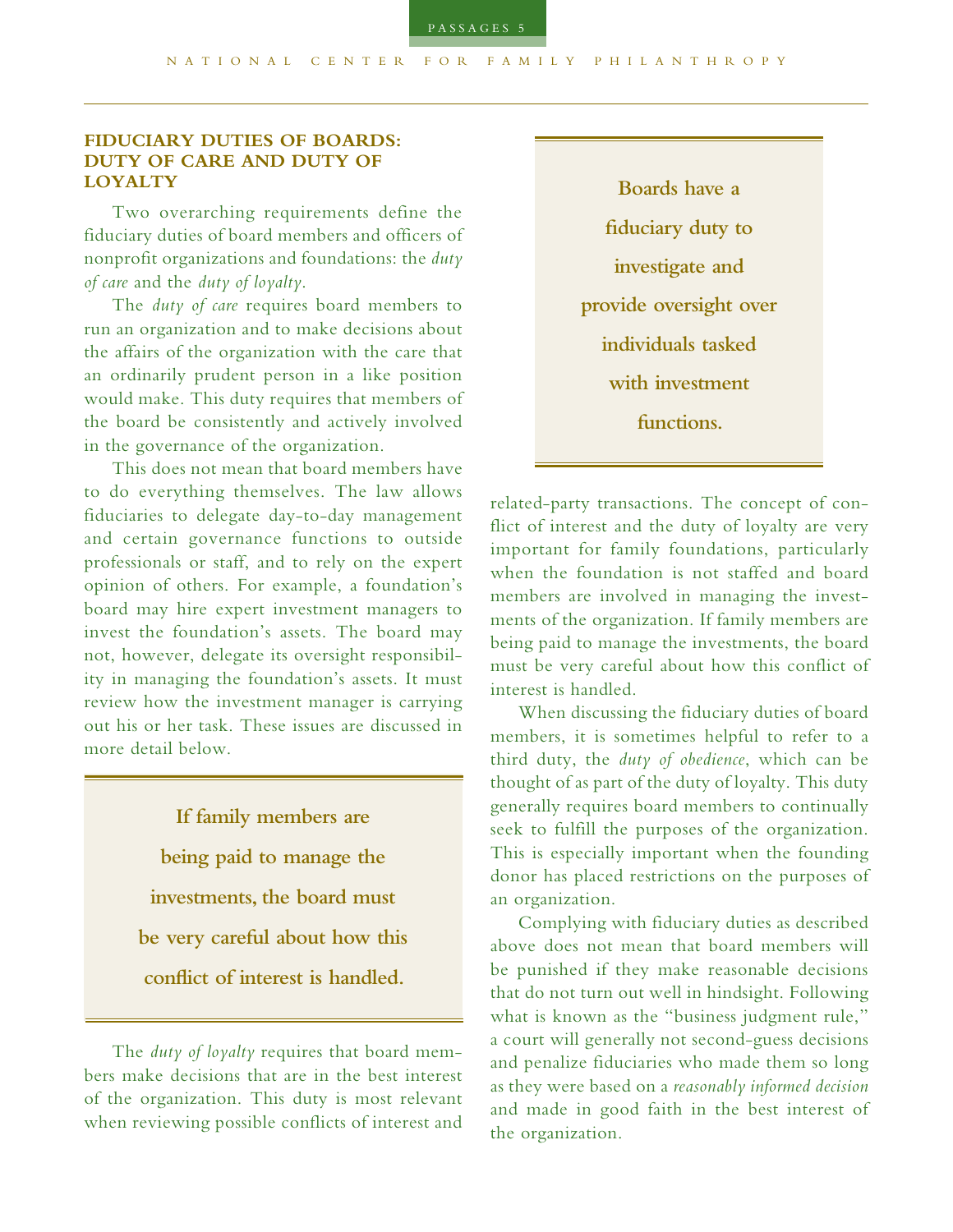## **INDIVIDUAL BOARD MEMBER LIABILITY: FEDERAL AND STATE RULES FOR PRIVATE FOUNDATIONS**

Board members have real and significant personal liability with respect to the management of a foundation. It is true that, in some cases, federal and state volunteer protection statutes may protect board members against personal liability if they serve as volunteers without receiving compensation. In addition, a foundation's directors and officers liability insurance may provide added protection, especially when defending against legal actions or when facing certain monetary damages. However, these protections may not always apply in a particular situation.

At the federal level, the IRS may impose financial penalties on board members for violating specific private foundation rules. Some of these penalties may be abated if board members have a reasonable basis for making their decisions but often this will not be the case. Here are the basics:

- *Self-dealing rules* prohibit certain financial transactions between a private foundation and its disqualified persons.<sup>1</sup> The self-dealing rules have certain exceptions, such as providing compensation for personal services (e.g., foundation management, investment management, legal services, etc.). Penalties may be imposed on the individual who participated in the self-dealing transaction and the foundation managers who approved the transaction.
- *Jeopardy investment rule* prohibits a foundation from making investments that jeopardize the carrying out of the foundation's exempt purposes. Penalties may be imposed on the foundation and the foundation managers for making investments that violate the prohibition against jeopardy investments.
- *The taxable expenditures rules* prohibit a foundation from making payments for non-charitable purposes. These rules generally apply to a foundation's grantmaking and provide rules and

**Board members have real and significant personal liability with respect to the management of a foundation.** 

restrictions that must be followed if a foundation wants to give grants to individuals, foreign charities, or non-charitable organizations for a specific charitable project or charitable projects that involve lobbying and advocacy activity. Penalties may be assessed against board members and the foundation for failing to comply with these rules. (See the chart on page 7 for details).

There are two additional private foundation rules that apply only to the foundation itself:

- The *payout rule* requires a foundation to make minimum annual distributions equal to 5% of the foundation's assets.
- The *excess business holdings rule* prohibits a foundation, together with its disqualified persons, from owning more than a 20% interest in a business enterprise. Certain exceptions apply that allow a foundation to increase its business holdings in a business enterprise to 35%. In addition, a *de minimis* rule permits a foundation to own up to 2% of the voting stock and 2% of the value of a business, regardless of the ownership interest of a disqualified person.

At the state level, individual board members may also be held liable for violating state laws that apply to foundations in their governance and management of investments (e.g., the law of the state where the foundation is incorporated).

State attorneys general and the courts have significantly broader discretion in the types of penalties that they may apply to foundations and

<sup>&</sup>lt;sup>1</sup> Disqualified persons, a term defined by the tax code, generally include substantial contributors to the foundation and its managers (e.g., directors and officers), as well as certain family members of these individuals, and businesses controlled by these individuals.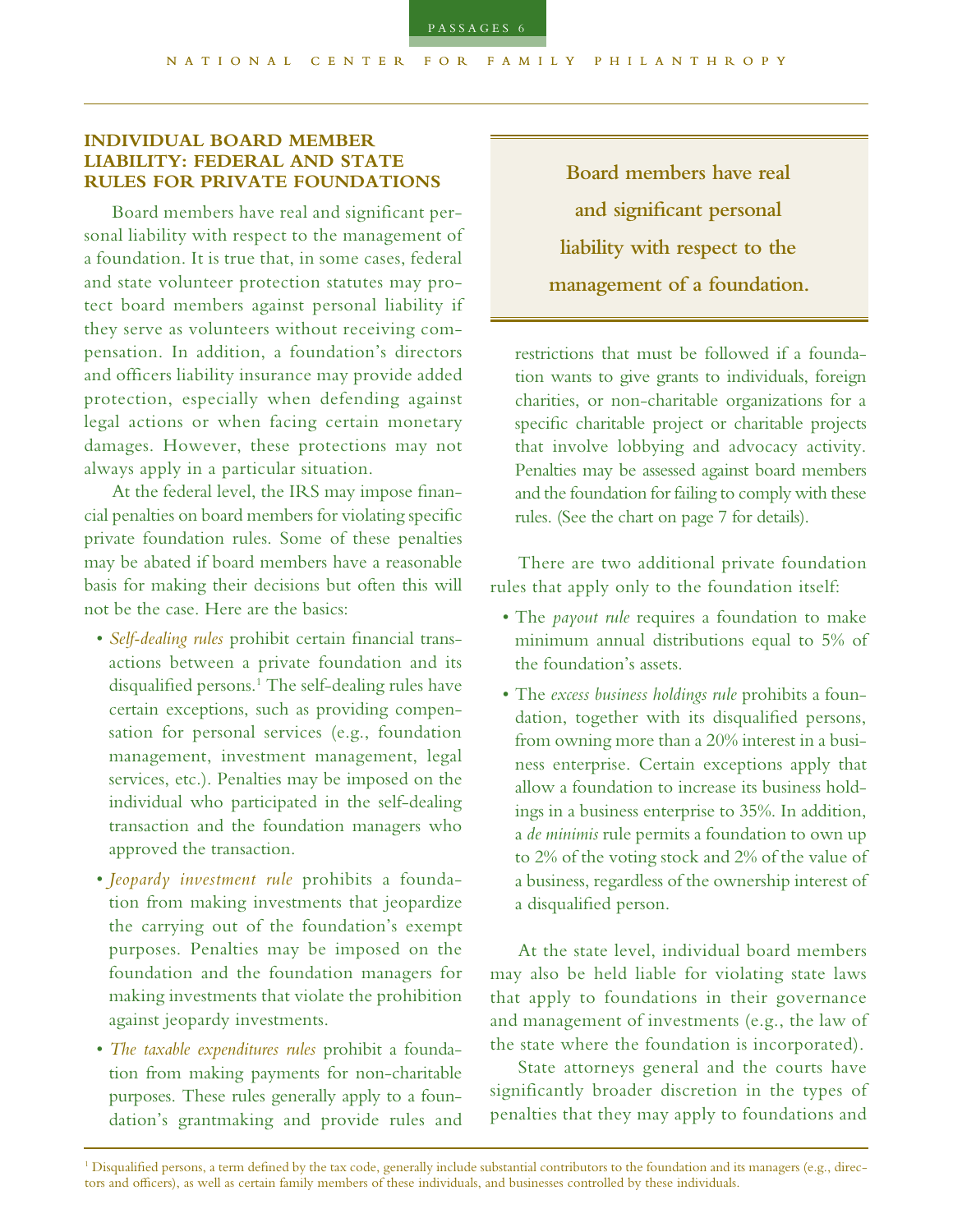| Private<br>Foundation<br>Rule                     | Foundation<br><b>Managers</b>                                                                                                                                                                                                                                                                                                                                                                                                                                                                                                                                                                                                   | Foundation                                                                                                                                                           |
|---------------------------------------------------|---------------------------------------------------------------------------------------------------------------------------------------------------------------------------------------------------------------------------------------------------------------------------------------------------------------------------------------------------------------------------------------------------------------------------------------------------------------------------------------------------------------------------------------------------------------------------------------------------------------------------------|----------------------------------------------------------------------------------------------------------------------------------------------------------------------|
| <b>Self-Dealing</b><br>(Sec. 4941)                | First-Tier Tax:<br>Self-dealer - Must repay amount involved in self-<br>dealing transaction and pay 10% tax per year on<br>self-dealing amount.<br>Foundation manager $-5\%$ tax per year (up to<br>\$20,000 per act) if knowingly participated in<br>approving the transaction and the participation was<br>willful and not due to reasonable cause.<br>Second-Tier Tax:<br>Self-dealer $-200\%$ tax per year on the amount<br>involved if not corrected within applicable period.<br>Foundation manager $-50\%$ tax per year on the<br>amount involved (up to \$20,000 per act) if not<br>corrected within applicable period. | N/A                                                                                                                                                                  |
| Payout<br>(Sec. 4942)                             | N/A                                                                                                                                                                                                                                                                                                                                                                                                                                                                                                                                                                                                                             | First-Tier Tax:<br>30% tax on undistributed amount.<br>Second-Tier Tax:<br>100% tax on undistributed amount.                                                         |
| <b>Excess Business</b><br>Holdings (Sec.<br>4943) | N/A                                                                                                                                                                                                                                                                                                                                                                                                                                                                                                                                                                                                                             | First-Tier Tax:<br>10% tax on excess business holdings.<br>Second-Tier Tax:<br>200% tax on excess business holdings if<br>not disposed of within applicable period.  |
| Jeopardy<br>Investments<br>(Sec. 4944)            | First-Tier Tax:<br>10% tax on investment amount per year.<br>Second-Tier Tax:<br>5% tax on investment amount per year if not<br>corrected within applicable period.                                                                                                                                                                                                                                                                                                                                                                                                                                                             | First-Tier Tax:<br>10% tax on investment amount per year.<br>Second-Tier Tax:<br>25% tax on investment amount per year if<br>not corrected within applicable period. |
| Taxable<br>Expenditures<br>(Sec. 4945)            | First-Tier Tax:<br>5% tax on each taxable expenditure (up to \$10,000<br>per each taxable expenditure).<br>Second-Tier Tax:<br>50% tax on each taxable expenditure if refused to<br>agree to correction (up to \$20,000 per each taxable<br>expenditure).                                                                                                                                                                                                                                                                                                                                                                       | First-Tier Tax:<br>20% tax on each taxable expenditure.<br>Second-Tier Tax:<br>100% tax on each taxable expenditure if<br>not corrected within applicable period.    |

 1Note: All first-tier taxes, except in the case of self-dealing, are subject to abatement if a violation occurred due to reasonable cause and not willful neglect. All second-tier taxes are subject to abatement if appropriate correction is made within the applicable correction period.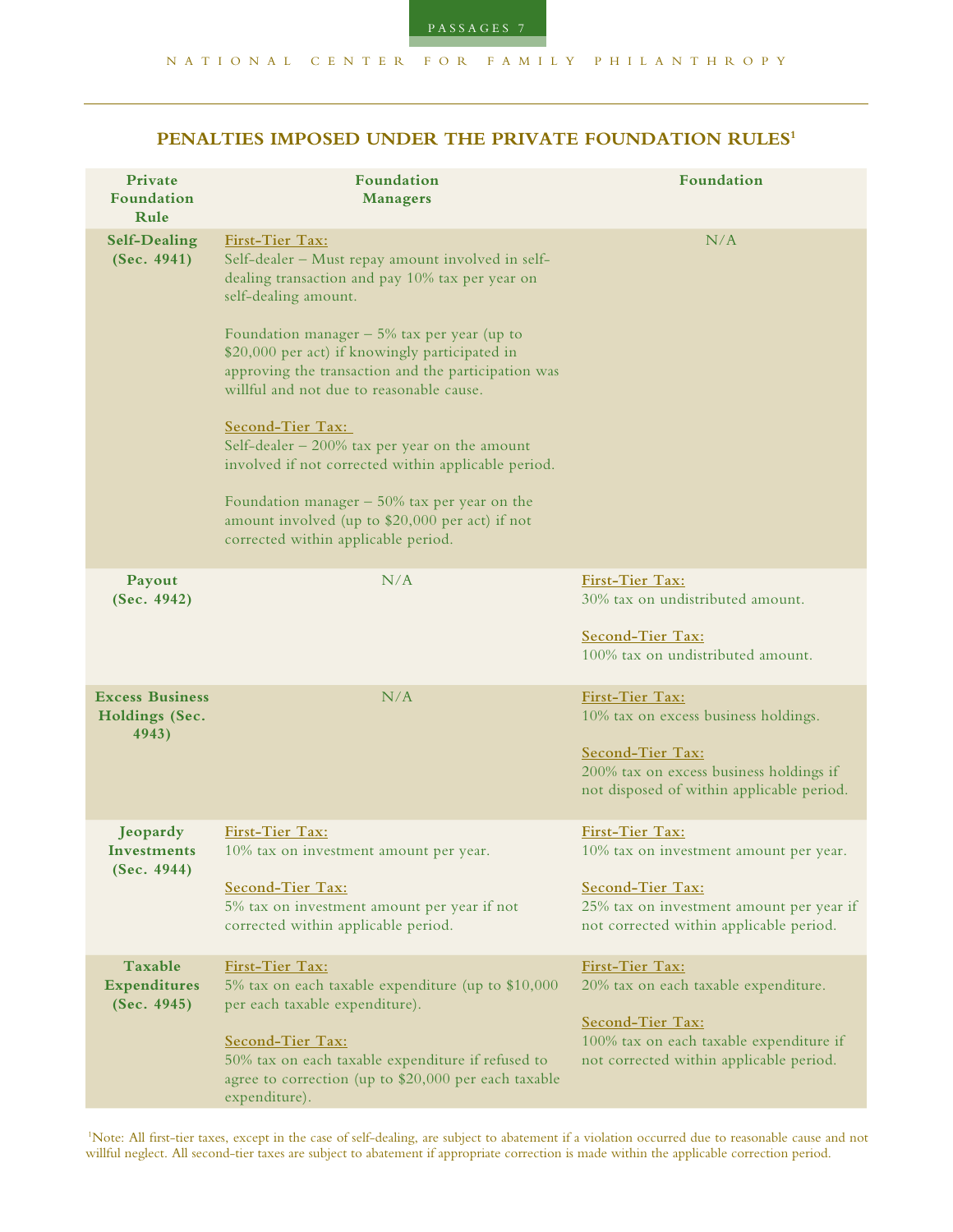nonprofits. At the federal level, the IRS must look to the tax code and to private foundation rules to determine what kind of penalties may be applied. Typically these are monetary fines or tax penalties. State remedies are much broader. Board members may not only face restitution and fines, but they may also be removed from the board and banned from serving in any fiduciary capacity with another charitable organization. Importantly, this is true of not just the board members who are responsible for the specific decisions that get a foundation in trouble, but for the entire board. Just because you are not the one actively making an inappropriate choice or decision does not mean that the state regulator may not remove you as well.

For additional information on laws applying to your state, please contact your state's attorney general office.

# **THE PRUDENT INVESTOR DEFINED: LAWS REGULATING INVESTMENT DECISIONS**

With the exception of the private foundation jeopardy investment rule, the basic rules that govern prudent investment management are found under state law. These laws are reviewed and revised on a continuing basis. Even if a particular law does not currently apply to foundations, it is important to be aware of the latest versions of these laws to understand the most current thinking regarding fiduciary obligations of a board in managing investments. For example, the most recently revised guidance is the Uniform Prudent Management of Institutional Funds Act (UPMIFA) (2006). UPMIFA provides detailed guidance on the fiduciary duties of board members in managing investments. Brief descriptions of UPMIFA and other key laws related to foundation investments follow.

• *Uniform Management of Institutional Funds Act (UMIFA):* In 1972, when the Uniform Law Commission released UMIFA, board members were expected to analyze risk on an asset-by-asset

**You can't go to the racetrack and bet on a horse and if you win call it a prudent investment.**

basis, rather than across the portfolio as a whole. In addition, up until that time investments were regulated primarily by trust law, which did not permit delegation of investment authority, so involving investment advisors caused concern. UMIFA created new rules that made total-return investing and outside management possible for charities organized as nonprofit corporations.

- *The Uniform Prudent Investor Act:* This act was adopted in 1992 to further clarify that fiduciaries must seek to adopt a "modern portfolio theory" or "total returns" approach to investing. This approach requires foundation managers to analyze return in the context of the risk involved in making investments, and requires that investment performance be measured on the performance of the entire portfolio, rather than individual investments.
- *Uniform Prudent Management of Institutional Funds Act.* UPMIFA, adopted in 2006 (and since enacted, and thereby replacing UMIFA, in almost every state), built on the experience gained in the 35 years since UMIFA to provide clearer guidance in what factors foundation managers should take into consideration when making prudent investment decisions. UPMIFA requires fiduciaries to make decisions regarding investment management "in good faith and with the care an ordinarily prudent person in a like position would exercise under similar circumstance." UPMIFA also requires foundation managers to incur only "costs that are appropriate and reasonable" in connection with investment management. For more on UPMIFA, go to www.upmifa.org.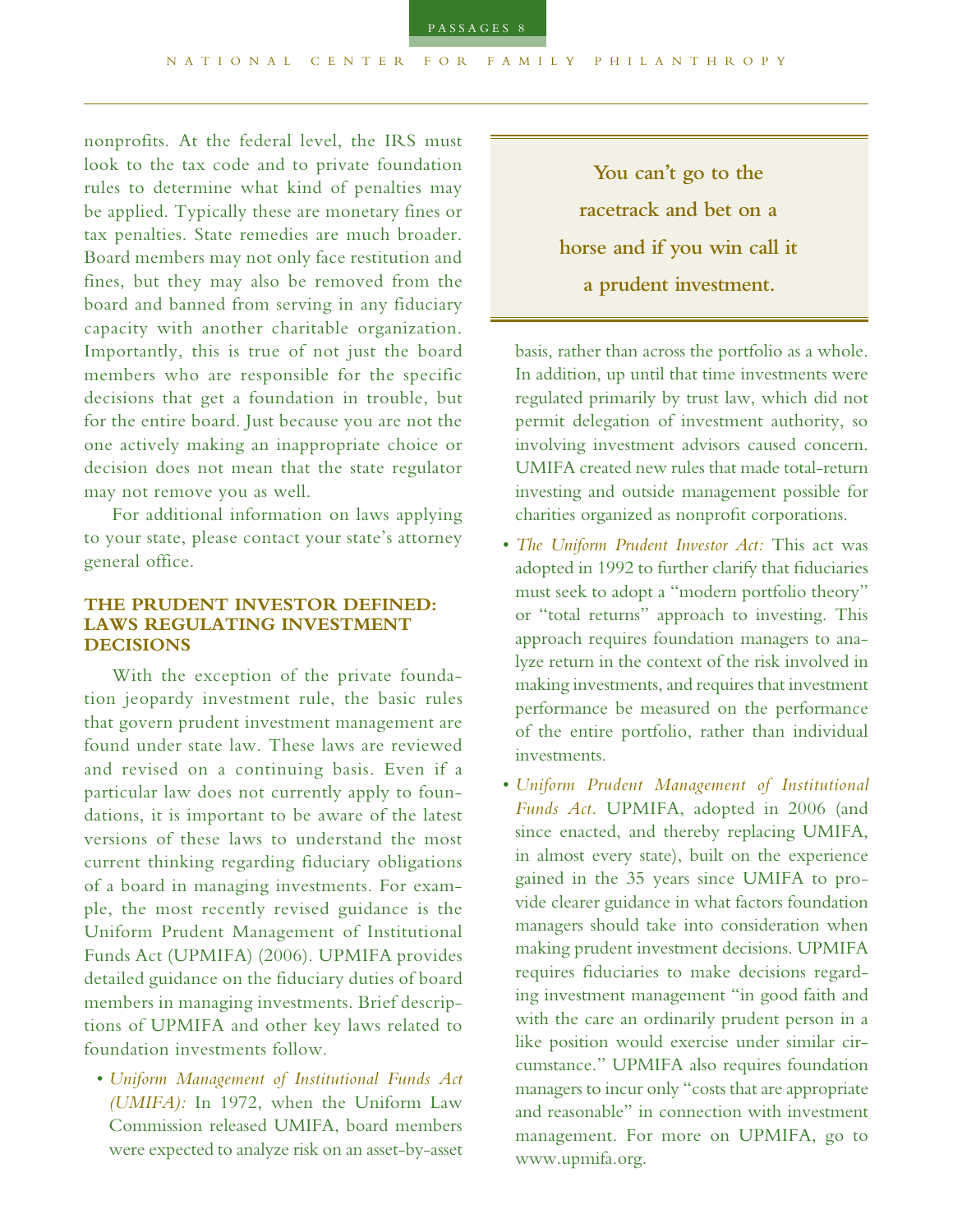These three acts provide the basic elements of prudent investment management that foundation board members must keep in mind. These include:

- *Boards must exercise the care and skill of an ordinary prudent investor in managing a foundation's assets.* Foundations are not per se prohibited from making any particular type of investment. Investments are evaluated based on the performance of the foundation's entire portfolio.
- *Boards should understand the jeopardy investment rules.* These rules generally comport with the state laws that govern investment management. Even though the regulations were written in 1972 and have not been updated since, the IRS generally follows modern portfolio theory and the basic state law rules when evaluating a foundation's investment performance and management. However, the jeopardy investment rules do specify a list of investment strategies that the IRS may subject to heightened scrutiny when inquiring about a foundation's investments. Investments on this list include puts, calls, options, investing in oil and gas leases, and other alternative investment strategies that in recent years have been taken for granted and which can be prudent investment management approaches if they are part of a comprehensive asset allocation strategy.
- *Foundation investments should be consistent with the purposes and goals of the organization.* Foundations focused on a particular program or a particular purpose, or with grant commitments in a specified period of time should take these considerations into account when designing their investment strategy. Similarly, a foundation planning on spending down in 5 or 10 years is likely to have a very different approach to its investments than would a perpetual foundation.
- *Foundations boards must diversify their investments.* There is a basic duty to diversify the foundation's investments, subject to certain special circumstances. One typical circumstance is when the donor provides restrictions on the assets, in which case the jeopardy investment rules provide an

exception for these donated assets. This means that if the organization was founded by stock in a particular company and the donor said, "I would like you to retain those investments in this company," then the foundation would not be penalized under jeopardy investment rules for failing to diversity the foundation's investments. Nonetheless, this does not mean that boards should not take a close look at those investments on an ongoing basis and figure out whether they should be retained.

- *Board members responsible for overseeing the management of a foundation's investments must take cost into consideration.* Particularly with the recent shift toward alternative investments, boards must clearly understand the costs of their investment strategies, both in terms of the fees that investment managers take as well as the cost of doing due diligence. Boards should consider the options of passive versus active investment management. Finally, boards must understand the tax implications of selected investments; as an example, some alternative investments can result in unrelated business income tax (UBIT) to the foundation.
- *The Board must retain active oversight of others hired to manage the foundation's investments.* The foundation's board may delegate the day-to-day investment management to outside professionals, but the board must act prudently when selecting managers, including defining the scope of the work and periodically reviewing and evaluating the manager.

Finally, keep in mind that legal compliance is evaluated at the time an investment is made. Foundation managers may be criticized for making or approving investment decisions that turned out poorly in hindsight. However, if the decisions at the time complied with standards of prudence required of fiduciaries, then the foundation managers will be protected from liability against allegations that they violated their fiduciary duties. On the other hand, board members cannot bet a foundation's assets on a horse at the racetrack and call it a prudent investment if their horse comes in. The rules do not work that way.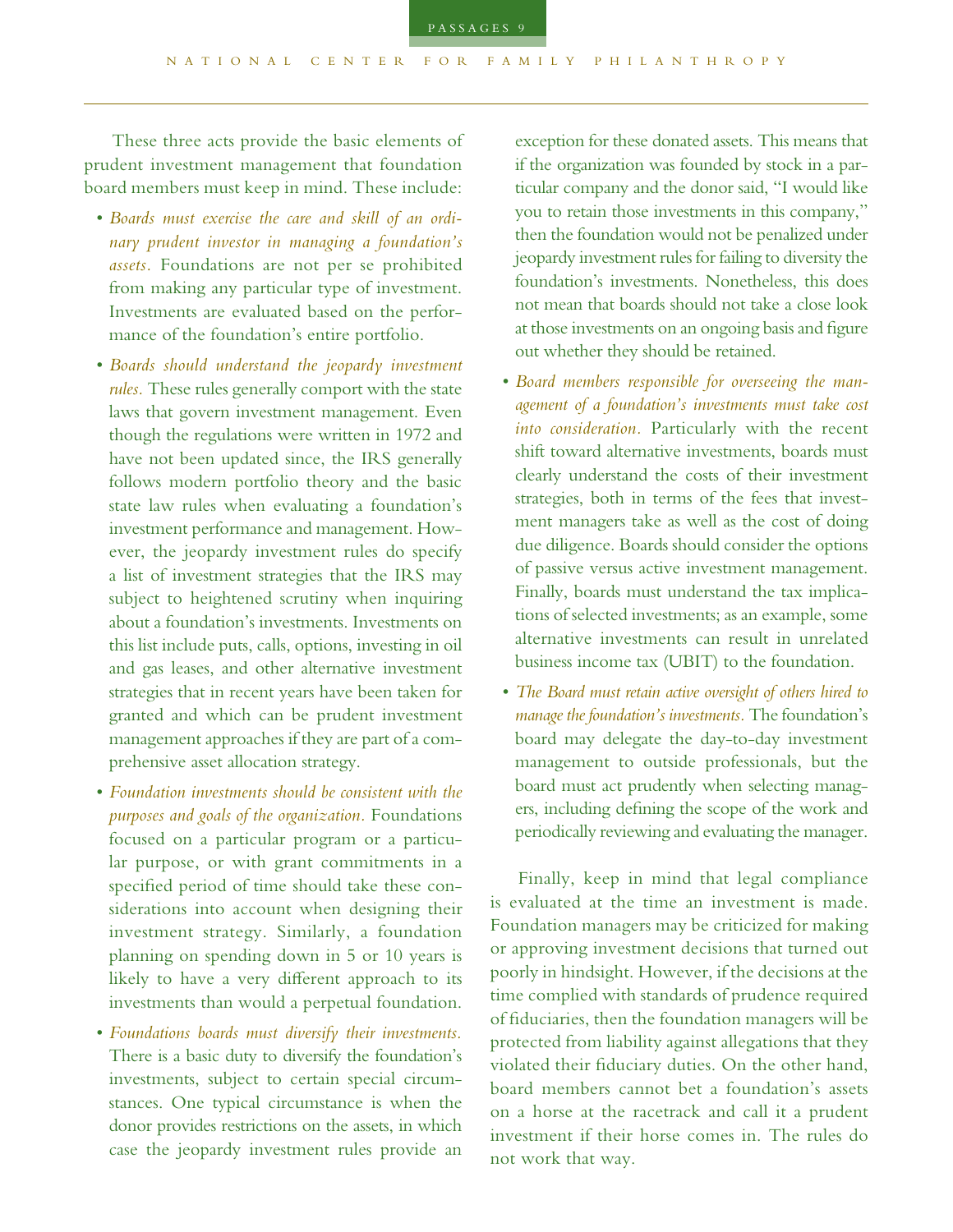## *Special Considerations for Private Foundations*

In addition to the basic laws governing investment decisions for nonprofits, there are a number of special considerations that private foundations must take into account when thinking about investment management. These include:

- *Liquidity and payout:* Payout rules require that foundations distribute an amount equal to 5% of their assets annually. During the latest economic crisis many foundations who had shifted significant percentages of their asset allocations to alternative investments that were subject to withdrawal restrictions struggled to free up enough cash to meet payout requirements. Some foundations continue to have difficulty meeting annual distribution requirements. Some of these foundations are asking whether they can borrow, and what the implications are if they borrow, to meet payout requirements.
- *Investment costs:* As stated previously, board members must take investment costs into consideration, particularly because these costs do not qualify toward foundations' payout requirements.
- *Side-by-side investing:* Side-by-side investing refers to situations where board members invest in the same types of funds (or, perhaps even the same fund) that a foundation is invested in. The IRS published several detailed letter rulings in 2003 addressing particular side-by-side investing issues. Any foundation that is thinking about side-by-side investing with one or more of its trustees should review these rulings with legal counsel and carefully consider the context and specifics of these arrangements to ensure that the foundation complies with the private foundation self-dealing rules.
- *Mission related investing:* Mission relate investments (MRIs)*—*as well as program-related investments (PRIs), which are sometimes viewed as a subset of MRIs*—*are designed to help align a foundation's investment activities with the mission and values of the organization. A growing number of family foundation boards are choosing to describe this connection in the foundation's investment policy. While this can be a powerful investment strategy for many boards, it is important to understand the additional due diligence that this may require.

#### **Elements of an Effective Investment Policy**

Family foundation boards should keep in mind that in the area of investments, process drives compliance with your fiduciary duties.

- *Define purpose and objectives:* a foundation's investment policy, management and strategies must inform the organization's charitable mission and objectives and, in turn, the charitable mission and objectives must inform the foundation's investment strategy.
- *Define risk tolerance*
- *List permitted and prohibited types of investments*
- *Define asset allocation strategy and range:* provide a clear explanation as to how the stated asset allocation will help to achieve the foundation's short- and long-term charitable objectives.
- *Define your process for due diligence on investment managers:* what questions will you ask investment managers when selecting and reviewing them?
- *Special investments:* whether these include MRIs, PRIs, or the latest exotic investment strategy, review and document (in an investment policy or the board minutes) the reasons for making these types of investments. Also consider imposing a cap on the amount of assets that will go toward these types of investments.
- *Performance evaluation:* describe the process for evaluating investment managers and consultants, and include a provision requiring the board and the investment committee, if there is one, to evaluate its own performance. The investment committee can be a subsection of the board or the entire board can serve as the investment committee.
- *Process for reviewing policy:* define who makes decisions about investments. Is it just one person or are decisions being made properly by the entire board or an investment committee? Are these committee decisions reviewed by the entire board?
- *Record keeping:* Keep records and documentation regarding how decisions are made.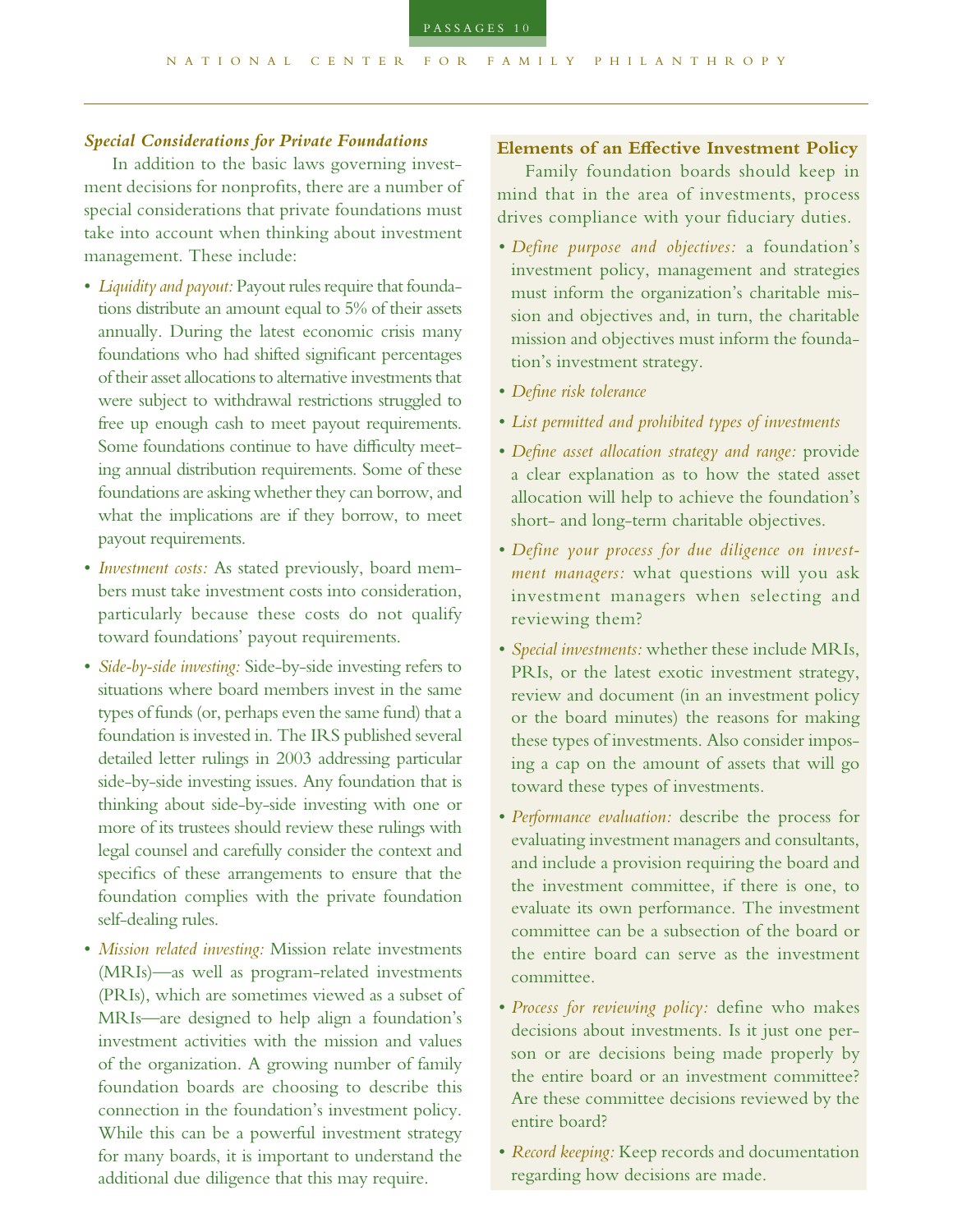# **GOVERNANCE IN ACTION: PROMOTING GOOD PRACTICE**

In the final section of this paper, we look at what boards must do to promote good practice in foundation governance, and introduce creative tools that foundations have used for this purpose.

The first step to good governance practice is to orient incoming board members to the foundation and its regulatory environment. Yet in a poll of attendees at the 2005 Family Foundations Conference, 37% of trustees said that they received no orientation or that the orientation was "insufficient." Only 17% reported receiving "comprehensive" orientation. Clearly, foundation boards understand that orientation and ongoing board education are an important but still neglected practice in family foundations.

Hildy Gottlieb, President of the Community-Driven Institute, and author of several acclaimed books on effective nonprofits, suggests simple, common sense advice for those looking at creating an effective board orientation process: "Just ask the board what they wish they had known as new board members and also what information they feel that they lack now." Spend half an hour at a board meeting answering this question, compile an orientation agenda or a board education agenda and then determine what experts you have from within and who you need to call in to address these questions. If you have staff, identify where staff input is needed so that their concerns and suggestions are not overlooked.

Once the orientation agenda and materials are identified, compile a manual for board members (current and new), both to get them started and for their reference throughout their service. Items to consider for a board manual include:

- organization history, bylaws and committee charters
- board member responsibilities or job description
- program focus and descriptions of ongoing programs

**Defining and articulating policies force family foundation boards to think at a very practical level.**

- background on finances such as recent financial statements or audits
- copies of the investment policy and spending policy
- recent minutes and the latest copy of the foundation's Form 990–PF

For a sample board orientation book table of contents, contact the National Center for Family Philanthropy, or visit the Family Philanthropy Online Knowledge Center at www.ncfp.org. Other good sources for "best practices" on orienting, training, and building boards include BoardSource (www.BoardSource.org), the Independent Sector (www.independentsector.org) and the Council on Foundations' (www.cof.org) Stewardship Principles for Family Foundations.

Board building and board education is a continuum. The concept of leadership succession sounds like one individual and a one-time event, but a much more descriptive and accurate concept for foundation boards is *leadership continuity*. It's an ongoing process. For more information, consult these NCFP publications: *Generations of Giving*, *Voyage of Discovery*, and the *Trustee Orientation Notebook*.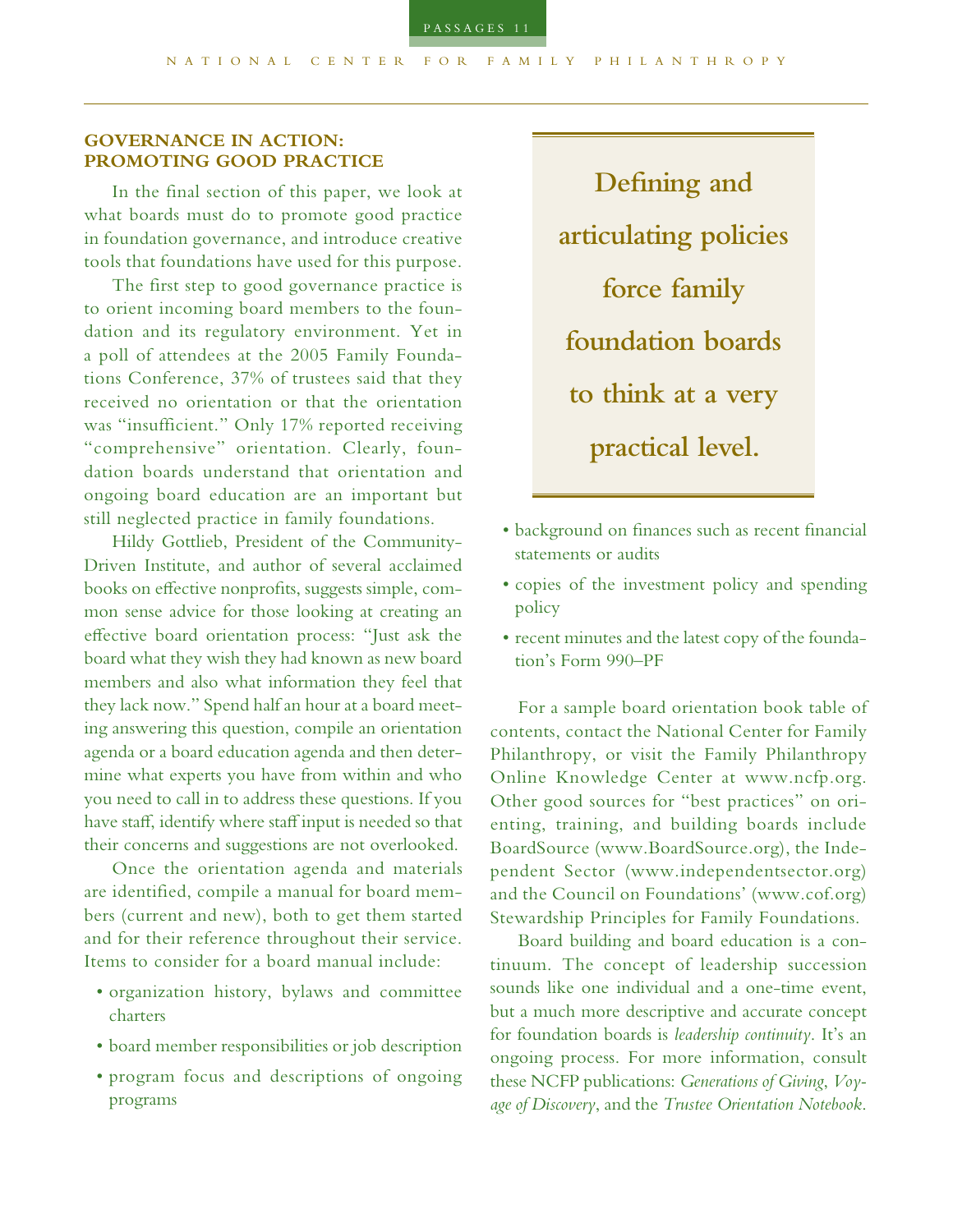# **Pursuit of Excellence**

Pursuit of Excellence (POE) is a selfassessment tool for family foundations interested in improving their governance practices. The POE tool is designed to identify their strengths as well as opportunities for improvement, and includes assessment questions regarding family-specific aspects of governing and managing a foundation. POE provides the information families need to measure and compare their individual model of philanthropy with the broader field, and provides resources to develop an action plan which addresses identified areas for improvement. For more information, contact the National Center for Family Philanthropy at 202.293.3424.

## *The value of looking inward: board self evaluations*

During the Red Cross scandal which followed Hurricane Katrina, Senator Grassley of the Senate Finance Committee asked the Red Cross when their board had last conducted a self-evaluation. In other words, was the board even aware of what they were good at, what they were not good at, and how they could improve their governance of the organization?

Cases of bad foundation management that have been exposed in the media have been great motivators for many family foundation boards. High profile mistakes have alerted board members and foundation staff to different management and oversight areas that might require attention. Even though a board may not be doing anything wrong at present, absent certain policies they might not have a systemic means of ascertaining when things go wrong*—*and they won't be prepared for the future.

In light of the scandals, many family foundation boards have adopted board member position descriptions to clarify performance expectations. Position descriptions of this type are useful regardless of whether individual board members serve on a volunteer basis. Some boards also choose to undertake a self-evaluation process, perhaps once every two to three years. Such a process generally feels less threatening than people evaluating one another or having an outside evaluation. More importantly, it can provide a clear indication of where board members themselves feel weak and where educational opportunities exist around investments or other fiduciary duties.

# *Implications of the new Federal Form 990: Evaluating current practices of your foundation*

One important motivator for foundation boards has been the recently revised Federal Form 990 for public charities. While the IRS has stated that these are not legal requirements under the federal tax code, it's safe to say that public charities (grantees) that cannot answer "yes" to these questions may be waving little red flags that say to the IRS: "if you're going to do audits, audit me first!" These questions also give a clear sense of the IRS's views of what good practice means, and could easily apply to family foundations. Part VI of the new Form 990 asks a series of questions regarding an organization's governance practices, including whether minutes of board and committee meetings and a conflict of interest policy exist. Other important activities related to tax filings include:

- *990–PF review.* A foundation's 990–PF Form documents the foundation's grant history and expenses in a public document and, is in many cases the primary window into the foundation's work for grantees, the general public and the press. In the age of Guidestar, Foundation Finder and the Internet, any foundation's 990–PF is at anyone's fingertips. Board members should review their 990PF so that they know how the work of the foundation is being presented to a worldwide audience.
- *Compensation review and performance appraisal.*  Many family foundation staff are either never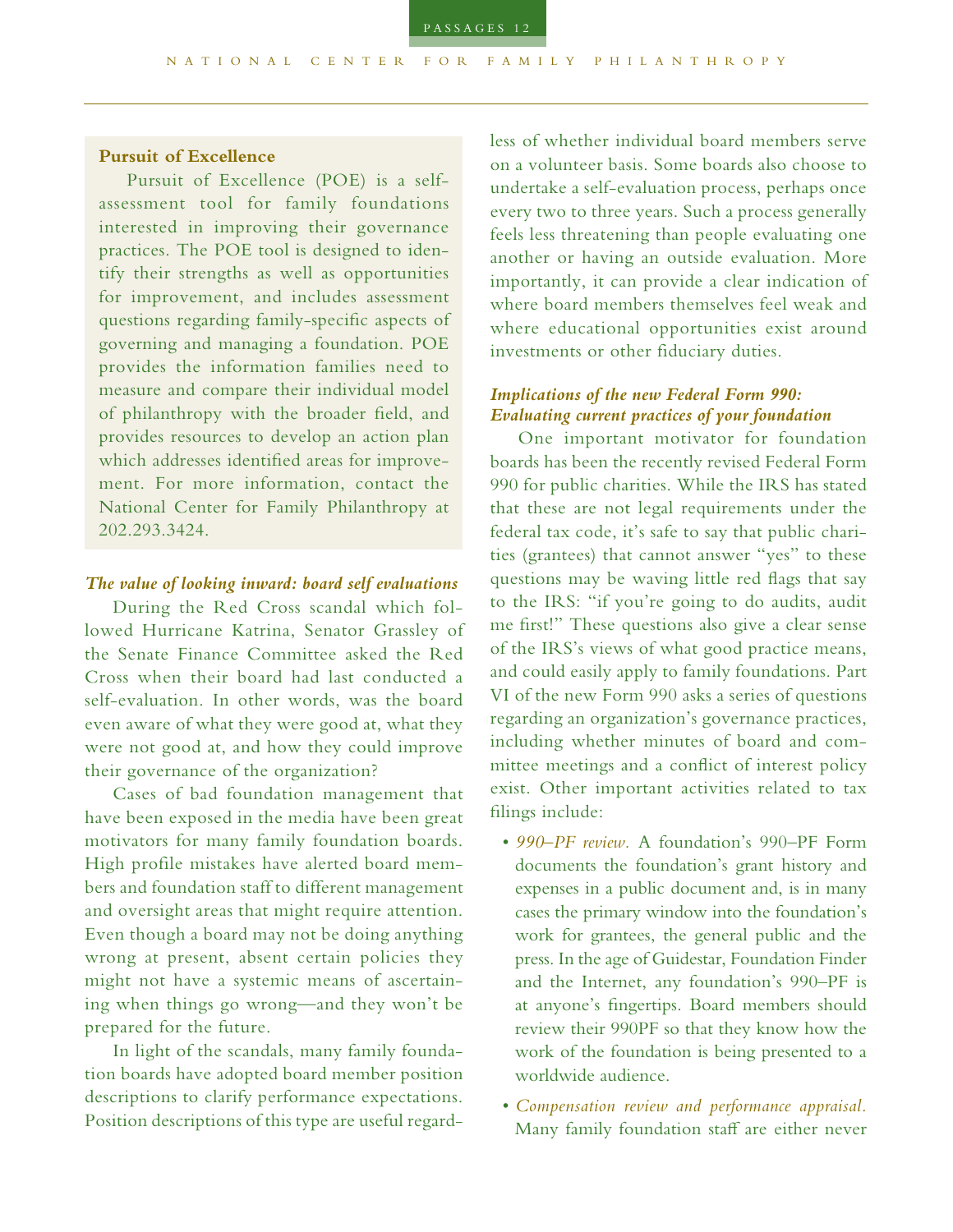

evaluated or have only cursory performance evaluations. To address this, one option is to include the executive staff's performance appraisal as part of the compensation policy. The public has many negative assumptions about family foundations and family staff. While in reality family members who serve as staff earn less than most non-family member foundation executives, the public has an insatiable appetite for stories about family members who abuse foundation assets for personal benefit. To guard against this, be sure to substantiate your compensation policy by taking the following basic steps:

- 1. Review comparable compensation data (available from the Council on Foundations or Guidestar),
- 2. Conduct an annual board review and approval of the compensation policy,
- 3. Document the process and keep a record of salary decisions by the board.

And if you truly want to promote good practice, take it one step further and create an annual staff performance appraisal that is tied to the compensation policy.

• *Audits:* While not typically required for family foundations because they do not solicit funds,<sup>2</sup> audits can ensure that financial practices and policies are conducted according to the Generally Accepted Accounting Principles. Family foundation boards should determine how thorough a financial oversight they require depending on the foundation's size and complexity. From the least to the most stringent, options include financial compilations, financial reviews and audits. For many boards, it will be useful to do at least one of those every couple of years.

Clear and comprehensive governance policies serve a vital role in filling in the gaps left by the law. Despite all the federal and state laws and rules applying to investment management, on a practical level there remain many decisions that are not addressed by existing laws. Defining and articulating policies force family foundation boards to think at a very practical level. How do we fulfill our fiduciary duty? How do we ensure that we have clarity around the roles and responsibilities of our fellow board members?

Policies can also help foundation boards avoid disagreement and heartache. Especially with family foundations, board members may think they share assumptions when in reality they do not. For example, some board members may think it is perfectly okay (and perhaps even desirable) for board members to serve on grantee boards. Others on the board may see this as a conflict. Another example: a family member is hired to handle investments and the board does not set investment benchmarks or evaluation parameters in advance. A period of poor investment returns can easily lead to disagreement on whether to retain the family member. Therefore, doing this work proactively is very helpful. If the board does not discuss these issues as a matter of foundation policy and governance, the board may never know about potential sources of disagreement until the issues arise.

 Finally, at an even more practical level, if a board is ever under examination by a state regulator or the IRS, one of the first things they will ask for are your written board policies. Having a record of decision making*—*how decisions were made and what were the determining factors*—*will go a long way towards demonstrating the duty of care and loyalty that is required of your board.

> **TIP: Proactive policymaking prevents problems.**

<sup>&</sup>lt;sup>2</sup> It is always important to check any state law requirements that may apply to private foundations. For example, the California Nonprofit Integrity Act of 2004, which does apply to private foundations, may require certain private foundations with gross revenues of \$2 million or more to obtain an independent financial audit and to establish an audit committee.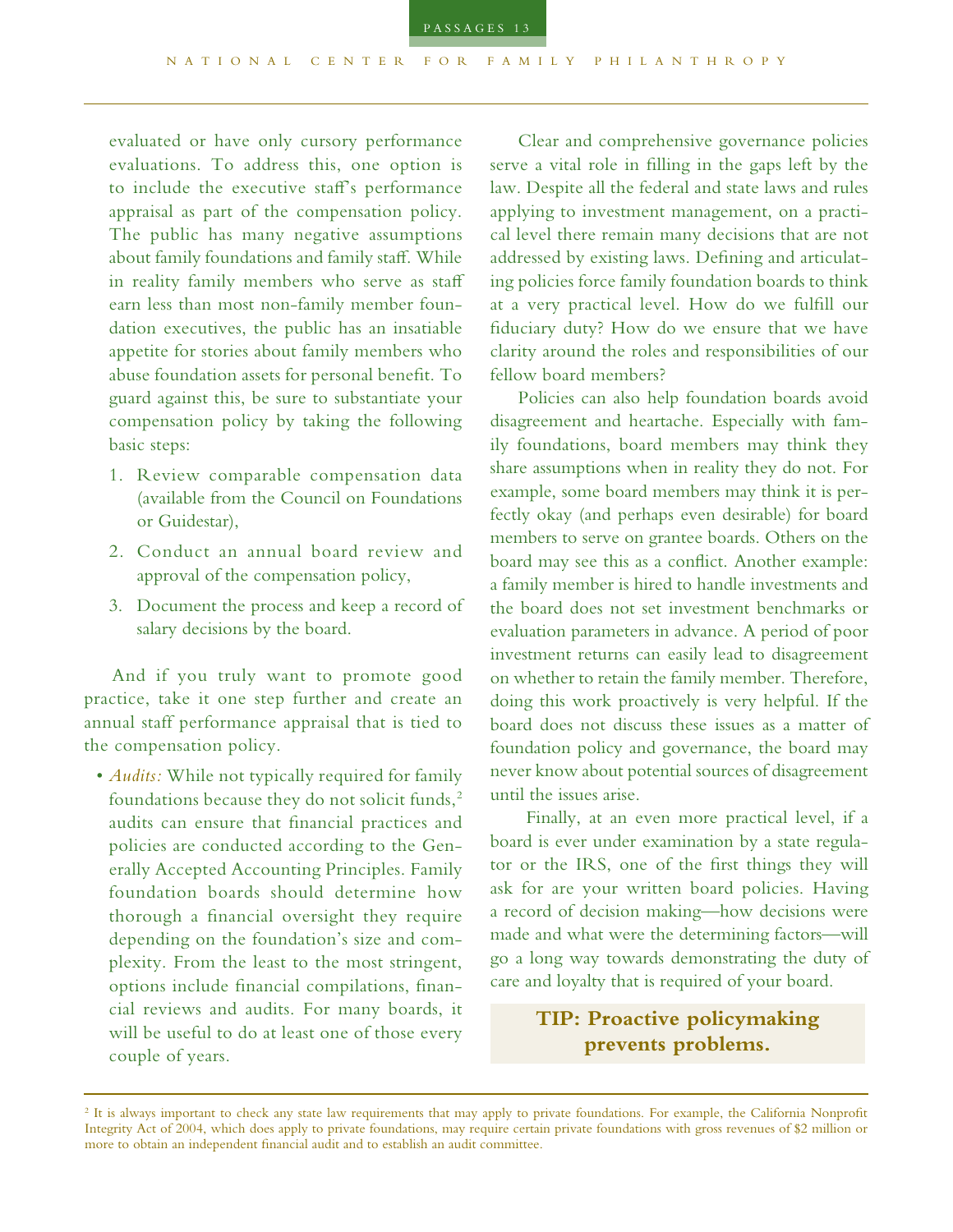## **Q and A**

*Question: should a board focus on the 990PF?* Is it really worth the trouble? My board is scattered all over the country. How do foundations with geographically dispersed boards ensure that their boards review and sign off on the 990-PF, when the board is so infrequently together?

*Answer:* Yes, it's very important, but don't expect them to come together for an extra meeting just for this purpose. Consider sharing a draft and providing the board with a defined timeframe to review it––perhaps 10 days. If people have questions or concerns, offer them the option of a teleconference. If possible, ensure that everyone has reviewed the document before submitting it to the IRS – and keep in mind that any information included in a foundation's 990PF is available to anyone with access to the Internet.

*Question: how important is it to bring in 'outside voices'?* My sister and I run a small family foundation. We have a family accountant who oversees everything we do. Our investment decisions are all made by an investment firm, all four of us make the decisions together, and that is all documented. We've been advised that we should bring in an outsider who represents the members of our community. Am I doing something bad by maintaining my foundation with just myself and my sister as trustees with professional help from my family accountant and professional help from an investment advisor?

*Answer:* It is important that you document the process you're going through regarding the board's decisions about governance. Put these thoughts down as part of your board minutes, and describe the considerations you are taking into account and the reasoning for your conclusions. This basic description of your thinking will help provide documented support for whatever conclusion you come up with. It's a good example of how recording and documenting one's decision-making is an important part of the governance process.

*Question: How do you exercise your fiduciary responsibility to question your professional consultants when they give advice that appears to be focused more on the latest hot trend than on rational investment strategy?* We are a fairly large foundation and we have both investment managers and an investment advisor who recommends managers to us for our approval and then evaluates the performance for us. One question that's been troubling me, certainly since the Madoff scandal, but more related to the financial meltdown that we all struggled with, is the tendency of so-called experts to race toward the newest hot trend in investing, such as the mortgage products that caused the last crisis. If our investment managers had invested in these things, or if our investment advisors had recommended these things and we didn't have a former bank executive on the board, who knows what might have happened? How do we ensure that boards such as ours exercise fiduciary responsibility and really question professional consultants?

*Answer:* Your point about trends is excellent. When you review investments quarterly or broadly on an annual basis with your investment consultants, bring up the conversation about global trends. What trends are the consultants seeing? What are the new latest and greatest financial products and strategies they are using? Ask them for a list of these trends and discuss whether you want to be invested in them or whether you may want to put certain strategies on a prohibited list. The point is that you don't have to be the front runner. There are examples of prominent family foundations that declined the opportunity to invest with Madoff. Jeff Solomon, the executive director of the Andrea and Charles Bronfman Philanthropies, says that the reason they didn't do so is that he didn't get a reasonable answers to questions, such as how are you able to make such consistent returns year after year?